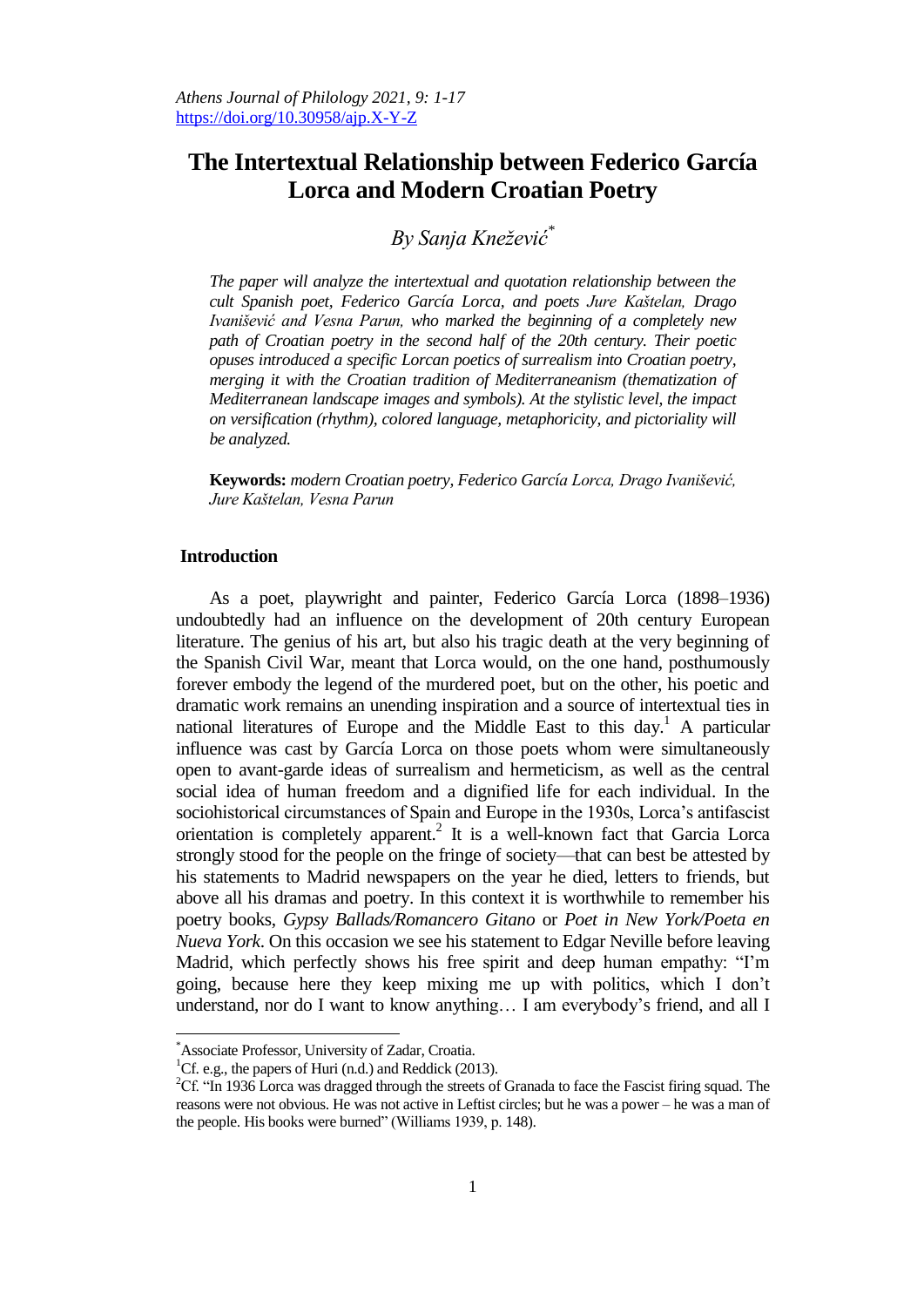want is for everybody to be able to eat and work" (Hardison Londré 1984, p. 36). Lorca, however, became a martyr and an icon in the Spanish Civil War after being murdered in Granada, a fact also proven by the printing and distribution of his *Gypsy Ballads* among the republicans on the front. Through one such edition of *Gypsy Ballads* from the front, Lorca also came into Croatian literature. Therefore, this paper will analyse the intertextual links between the poetry of F. G. Lorca and Croatian second-wave modernist<sup>3</sup> poets Drago Ivanišević, Jure Kaštelan and Vesna Parun. Before analysing the intertextual relations themselves using choice poems, we will look into translations of Lorca's poetry in Croatia, which will at the same time give an image of his presence in Croatian culture and literature.

## **Federico García Lorca in Croatian Literature**

Croatian poet and playwright Drago Ivanišević (1907–1981), whose poetry we will compare with García Lorca in this paper, is also the first translator of Lorca's poetry in Croatia. A copy of *Gypsy Ballads* from the front was brought to him by August Cesarec, a Croatian poet who joined the republicans in the Spanish Civil War as part of the Communist Party. Cesarec was stationed in Spain in 1937, and he received the aforementioned book in Madrid. After returning from the front, Cesarec gave the book to Ivanišević in Paris. During the 1930's, Drago Ivanišević lived in Paris where he dedicated himself to painting and to his studies, but also connected with French surrealists. In those years he had ties with the Communist Party, and from 1937 he actively participated in relief missions for the Spanish Civil War. Mirko Žeželj, author of Ivanišević's biography, *Prisoner of Freedom/Zatočenik slobode* where he writes about that episode in his life:

Drago ‗caught' Spanish language and culture already in Paris in 1928/1929 with Cervantes and Ramón Gómez de la Serna. He started reading in Spanish intensely before the Spanish revolution, and read Lorca during it. The *Gypsy Ballads* were brought to him by Cesarec from Spain<sup>4</sup>, so he started translating it bit by bit (Žeželj 1982, p. 113).

The first translations were published periodically, however, the whole book of Lorca's translations authored by Drago Ivanišević was published in 1950 and titled A Book of Poems/Knjiga pjesama.<sup>5</sup> Ivanišević continued on translating Lorca, and in 1979 he published a book with a selection of Lorca's poetry and drama, named Federico *García Lorca ‒ A selection/Federico García Lorca – Izbor.* <sup>6</sup> After Ivanišević, other postwar poets took on the translation of Lorca's poetic opus. Along with Drago Ivanišević, we can single out the poet Jure Kaštelan, whose poetry will likewise be comparatively considered against Lorca's in this paper.

 $\overline{a}$ 

<sup>&</sup>lt;sup>3</sup>In Croatian literature, second wave modernist poets are that generation of poets that affirmed themselves with books of poetry after the Second World War. Second wave modernism as a stylistic formation in Croatian literature takes up the period between 1952 and 1971.

 $4$ More about it in Ceasrec (1961).

<sup>5</sup>Zora Publishing, Zagreb.

<sup>&</sup>lt;sup>6</sup>Mladost Publishing, Zagreb.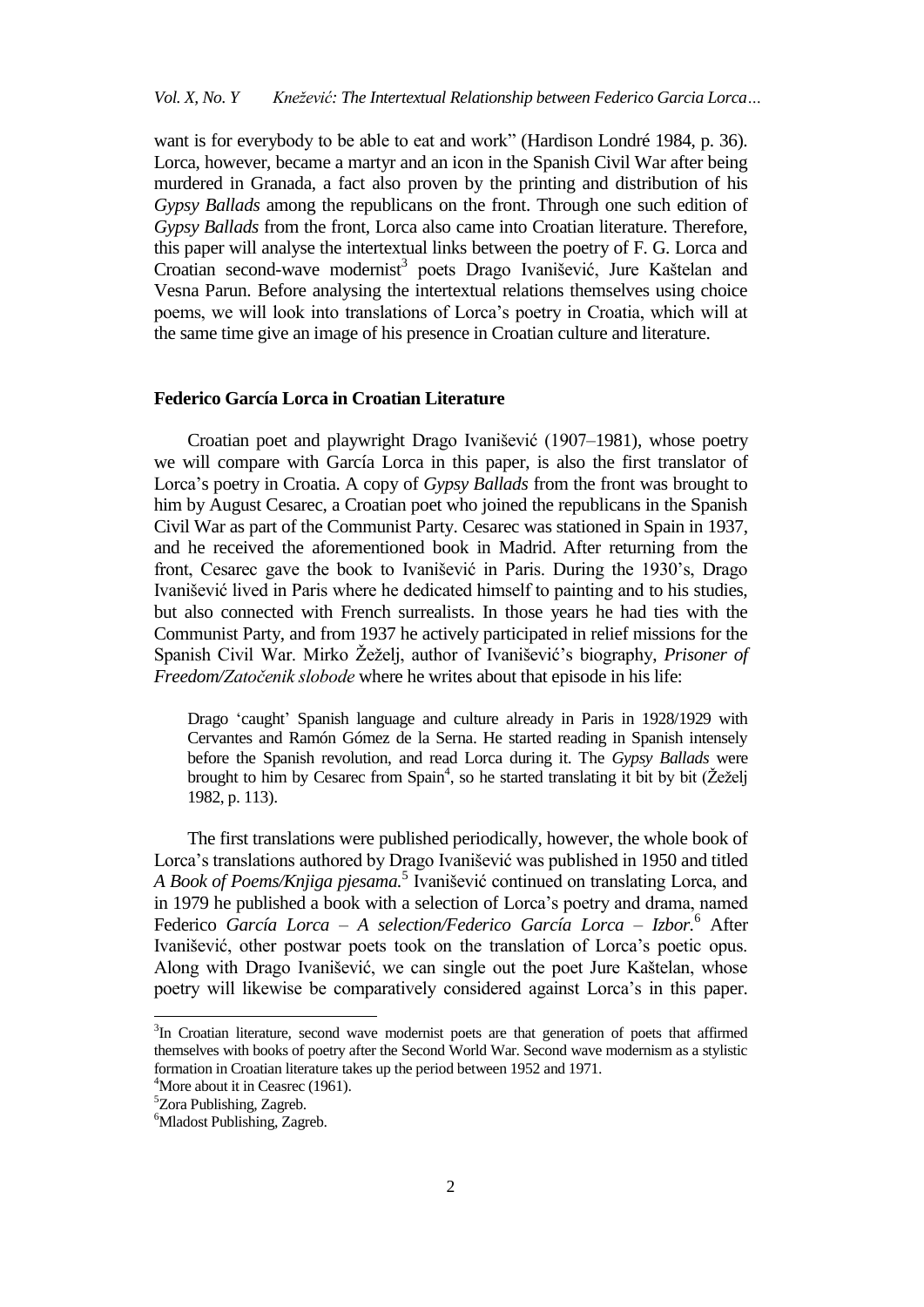Kaštelan's translations have, apart from periodically having been published in a collection of Lorca's poetry *Died from love/Umro od ljubavi*, was released in 1971. Apart from Kaštelan and Ivanišević, the same of Lorca's poems have been translated by Nikola Milićević and Zvonimir Golob, both members of the new neo-modern movement in Croatian poetry. Golob had already translated *Poet in New York,* 7 back in 1956. Nikola Milićević, however, was translating other Spanish authors besides Lorca, and one of his better received translations was *Gypsy Ballads*<sup>8</sup> published in 1970. Among the more prominent later translators of F. G. Lorca's work is Jordan Jelić, an exceptional translator and passionate connoisseur of hispanic literature and culture. Among his translations, one that particularly stands out is *Luna and Death/Luna i smrt,* 9 a selection of Lorca's poetry commemorating the 100th birthday of the great poet. In recent times, Lorca's poetry has been translated by Andreja Jakuš, most notably being the translation of a selection of Lorca's writing titled *Gypsy Ballads*<sup>10</sup> published in 2014. The overview of Lorca's Croatian translations tells us that the Croatian culture's interest for the poetry of the legendary Spanish poet still lasts. It also shows us that the interest was especially pronounced in the period of the 1950's through to the 1970's, in other words during the Croatian second wave modernist era.

# **The Intertextual Ties of F. G. Lorca and Three Croatian Poets (Ivanišević, Kaštelan, Parun)**

Lorca's very early recognition among Croatian poets has multiple reasons. The most important one being the opening of Croatian poetry towards a complete artistic creative freedom, which considering the complex socio-historical circumstances, had a far-reaching meaning for its further development.

As we stated, in this presentation we will be looking at intertextual links between the poetry of F. G. Lorca and the Croatian poets that, following his footsteps subtly, introduced surrealist and hermeticist poetry into Croatian literature, and also the very specific poetic relationship towards thematizing landscape, childhood and war. For this occasion, we will look at the intertextual links using the poetry of Drago Ivanišević, Jure Kaštelan and Vesna Parun. All three of these poets very bravely paved the way for new movements in Croatian literature after the Second World War. In that context, Cvjetko Milanja, a Croatian literature historian, will call them precursors to new neo-modern currents and will say about them as a group:

The poetic personalities without which it is impossible to start a conversation about Croatian poetry of the second half of the twentieth century, amalgamate the then-European experience, and even more, start newer poetic practices which will have far-reaching consequences (...). It is therefore interesting that almost all were

 $7$ Epoha Publishing, Zagreb.

<sup>8</sup> Student Center of the University of Zagreb Publishing, Zagreb.

<sup>9</sup>Demetra Publishing, Zagreb, 1998.

<sup>&</sup>lt;sup>10</sup>Demetra Publishing, Zagreb.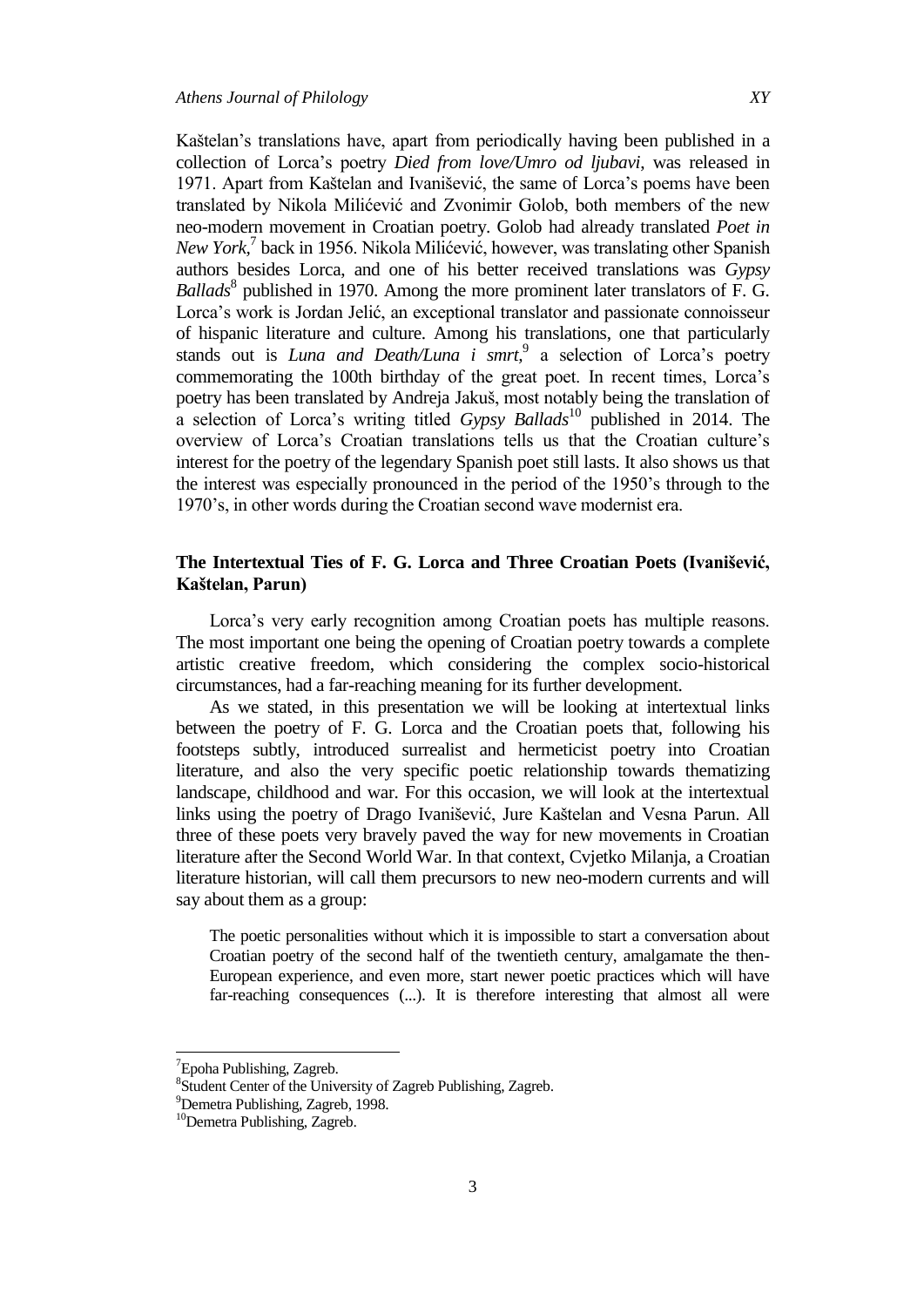proscribed, not as civil personalities, but precisely because of their poetics and idea of poetry (Milanja 2000, p. 19).

These three Croatian poets – Drago Ivanišević, Jure Kaštelan and Vesna Parun – were not chosen by way of direct intertextual links, because we will find such links in later poets that opened their poetics to hermeticism and surrealism, but also a deep awareness of the music of the poetic language. Therefore, the three we chose for a comparative analysis, apart from poetologically inheriting Lorca in a limited sense (on a level of poetic text), are close to him in the comprehension of art in the wider sense as well. On a literary field, they wrote dramas as well, like Lorca ‒ the most successful one at that was Drago Ivanišević, while Jure Kaštelan and Vesna Parun left their mark on Croatian theatology with their lyrical theatre. However, their dramas were less accepted by the audience due to their lyricism and symbolism of dramatic language. Ivanišević, like Lorca, was leading acting troupes, which came to the forefront during the Second World War. Like Lorca, they were fine artists as well. The closest one to Lorca's painting was Drago Ivanišević with his surrealist drawings. As Lorca's "first love" was music, and after that literature and painting, Ivanišević's "first love" was painting, so he had a painting atelier in Paris during his lifetime. The one who especially stood out in regards to painting was Vesna Parun, with her fauvist richly colored paintings. They too could be found in the thoughts of Felicia Hardison Londré, who will conclude when writing about Lorca's richness of artistic expression: "He ascribed his lyrical gift to that practice of seeing and hearing the simple authentic detail in everything" (Hardison Londré 1984, p. 2). We will analyze the intertextual links in the examples of poems of Croatian poets Jure Kaštelan, Drago Ivanišević and Vesna Parun. In their poems we observe a direct intertextual relationship with Lorca's poetry, specifically themes, motifs and the versification.

## *Drago Ivanišević (1907–1981)*

 $\overline{a}$ 

As already mentioned, Drago Ivanišević is the first figure in Croatian literature to publish translations of Lorca's poetry. Ivanišević implements fundamental surrealist ideas in his poetry, however, he gives up automatic writing in favour of unity of poetic structure.<sup>11</sup> A particularity that links him to Lorca is a refined musicality of the free, very often elliptical, linguistic expression. A similarity to Lorca is recognizable on a thematic and motivic level of the poems – from those inspired by the Mediterranean landscape (e.g., the sea, olives, oranges<sup>12</sup>), to poems in which he speaks as an urban, cosmopolitan poet worried by human existential misery (e.g., the poems "Venice 1936/Venecija 1936" or "Utiverkoop van

<sup>&</sup>lt;sup>11</sup>Cf. "...it seems that all critics today agree with the claim that poems written around 1930 are especially meaningful to Croatian literature, because in them came to a resolute expression a groundbreaking, truly modern and  $-$  as a part of the Croatian second wave modernist poetry  $-$  a completely new, avant-garde poetics(...) There we usually consider two dominant determinants of Ivanišević's modernity – surrealism and hermeticism" (Pavletić 1983, pp. 39–40).

 $12e.g., Ivanišević's poems 'But you are in rain in wind in leaf/Ali ti si u kiši, u vjetru, u lišću',$ "Olive/Masline" [A poem written in the Chakavian dialect], "I speak of the sea as of myself/O moru govorim kao o sebi", and others.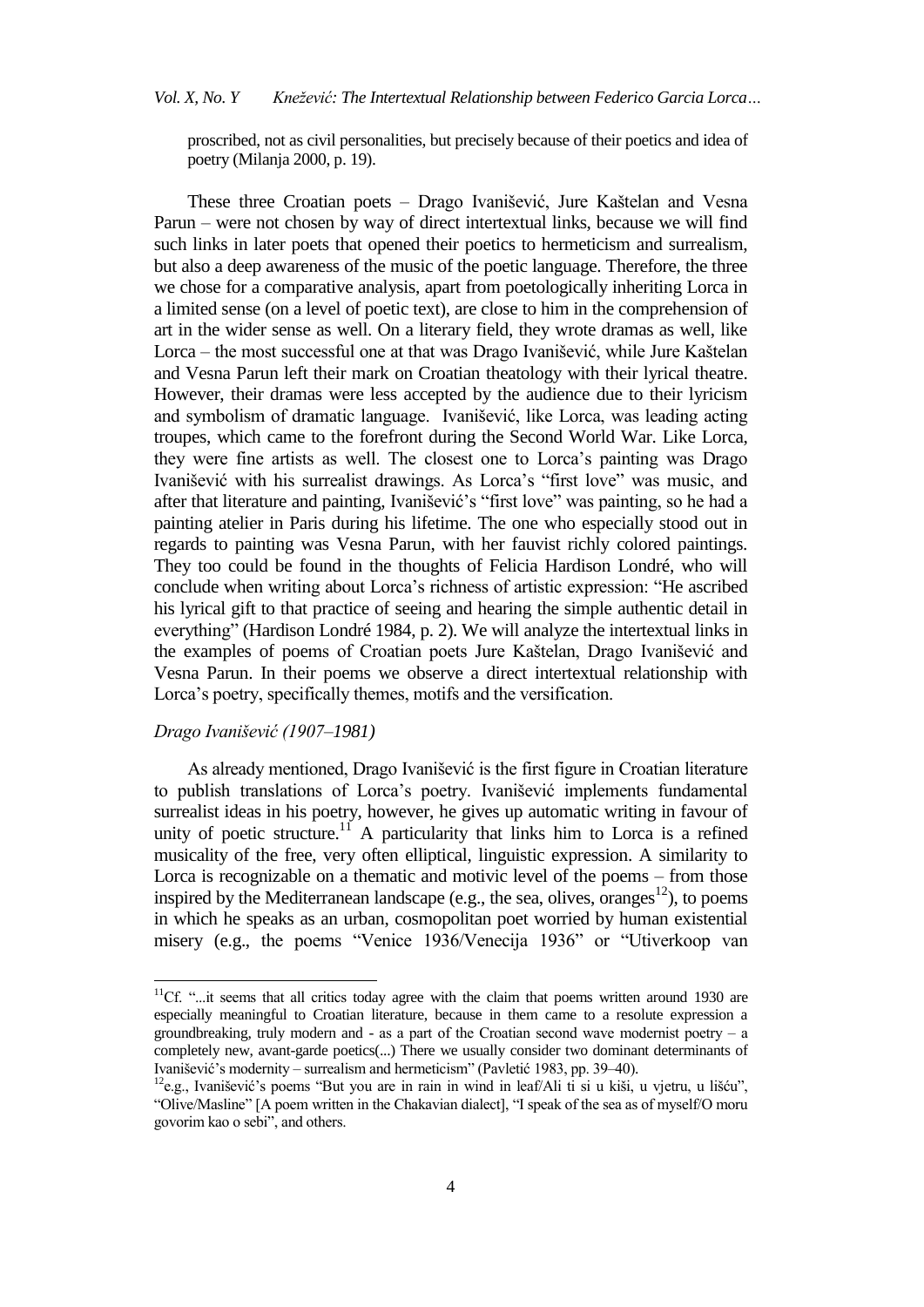Amsterdam [The sale of Amsterdam]" from the collection *Diary/Dnevnik* [1957]). It is in these poems that an intertextual connection with Lorca's collection *Poet in New York*<sup>13</sup> can be found. The likeness between Ivanišević and Lorca can also be perceived in how they relate to tradition, that is, organic folk art. In fact, Ivanišević started writing early in the Chakavian dialect, the vernacular of the Dalmatian region (collection *The love/Jubav* from 1960). Ivanišević's Chakavian lyricism could therefore be compared to Lorca's collection *Poem of the Deep Song/Poema del cante jondo* in which he sublimates the novum of his own lyricism with traditional Andalusian descants.

As an example of the intertextual link, we present Ivanišević's poem "Guitar/ Gitara" from the 1957 collection *Diary*, which we will compare to Lorca's poem of the same name from the collection *Poem of the Deep Song*. Let us look at the poem "Guitar" by Drago Ivanišević:

#### GUITAR

Water water water hands and algae water

lips and dreams in the pupils' glass water

by hands and algae water sharpens teeth teeth teeth teeth

#### GITARA

Voda voda voda ruke i alge voda

usne i sni u staklu zjena voda

rukama i algama voda oštri zube zube zube zube

(Ivanišević 2002, p. 97)

<sup>&</sup>lt;sup>13"</sup>Poet in New York, Lorca's most hermetic group of poems, suggests that Lorca was either intentionally subconsciously obscuring his newly unfettered subjectivity of content by the unconventionality of the forms in which he couched his preoccupations‖ (Hardison Londré 1984, pp. 127-128).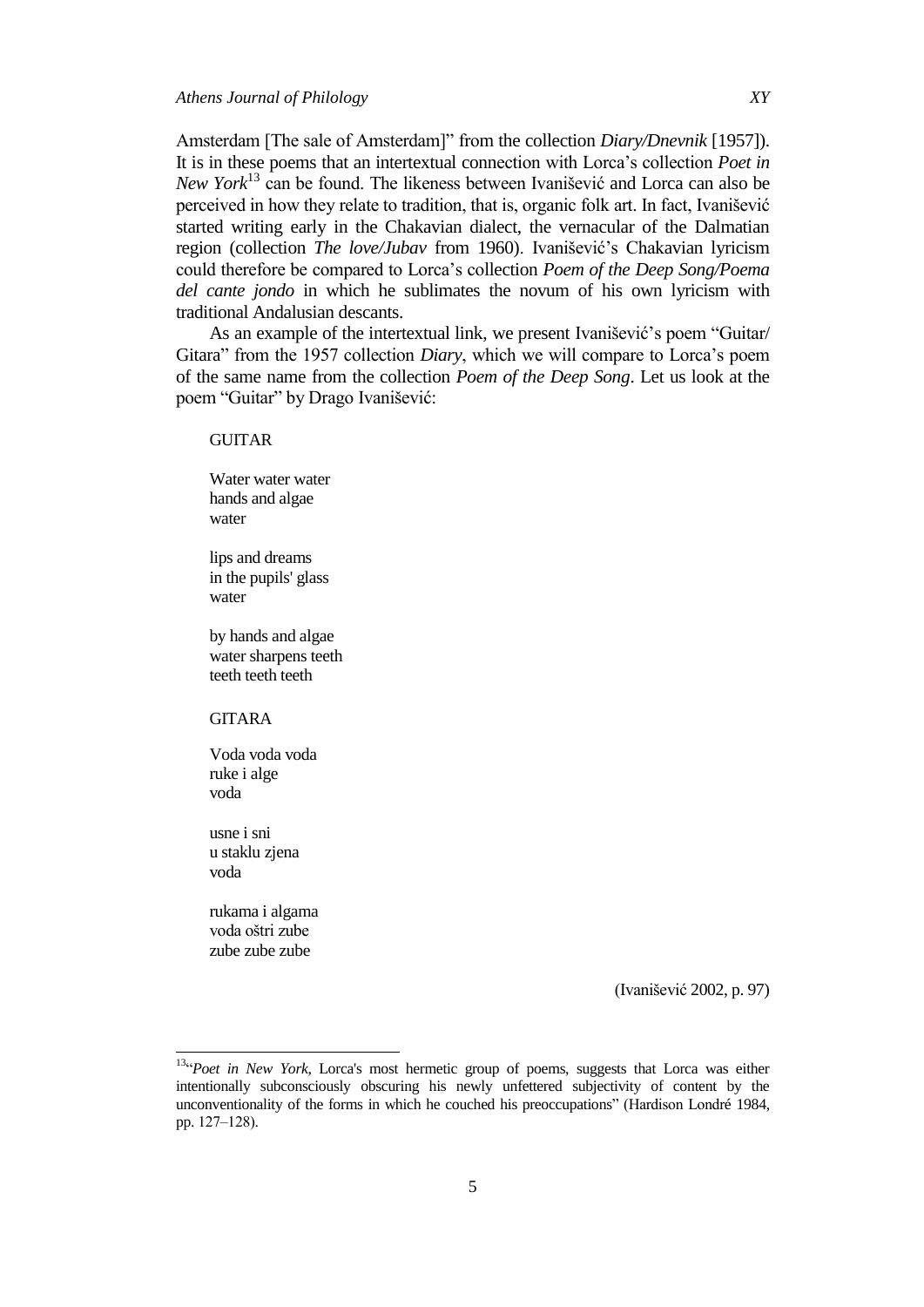In Lorca's poem we find the verses: "(...) Useless/to silence it./Impossible/to silence it./It weeps monotonously/as water weeps/as the wind weeps/over snowfields./Impossible/to silence it" (Lorca n.d.a).<sup>14</sup>

We observe an intertextual link on multiple levels: a) on a motivic level of the guitar that is after all a typical Lorcan motif connected to Andalusian folk music; b) on a level of auditory poetic imagery that compares the sound of the guitar to the sound of water; c) on a versification level – especially with the figure of refrain repeating with Lorca, while Ivanišević strives to produce an imitation of the guitar, repeating the word "teeth (zubi)" thus providing a rhythmic effect akin to the sound of a guitar by alliteration of the "z" sound. The multiple forms of repetition in the poems of both Lorca and Ivanišević enable the poets the achievement of modern expression: liberation from the closed poetic form on the one hand, and on the other, the preservation of the harmonious rhythmicity inherent in traditional (and especially folk) poetic expression. Thereby, we are able to see that both poets utilize, in addition to auditory figures, assonance and alliteration as well as the form of paregmenon. This form assumes the repetition of a word base or the word itself within different morphological forms or syntactic connections. In Ivanišević, it is the word water and teeth, and in Lorca, for example, the verses: "Es inútil/ callarla./Es imposibile/callarla./Llora monoton/llora el agua,/llora el viento/sobre le nevada" (Lorca 2014, p. 127). We present the verses in the original Spanish in order to better and more clearly illustrate the power of the form of repetition.

In the example of the poem "Guitar," we have seen that Ivanišević builds an intertextual relationship with Lorca. On a level of motif and versification, however, even when Lorca's influence is recognizable, he stays original and dares to take a step further in the language experiment of the lyric poem.

As a second example of the intertextual link between the poetry of Ivanišević and Lorca, we will analyze Ivanišević's poem "Dancer/Plesačica" from his first collection *The ground underfoot/Zemlja pod nogama* (1940) and Lorca's poem "Dance/Baile", also from the collection *Poem of the Deep Song*. It is not irrelevant to mention that this poem was also translated into Croatian by Drago Ivanišević. Let's look at the poem by Ivanišević:

She ensnaked me with the feather of the body and wagtails in the air With inspired hand she competes with the hair with bare foot (i touch: snow, fire, band of light) it extinguishes my sight The tide of passion strangles me in the dark in the fertile dark of weather vane senses: fireworks pierce, fountains spurt and it springs the intoxicating torrent of sound It bathes my breath it is the fire of the mind

<sup>14.4(...)</sup> Es inútil/callarla./Llora monótona/como llora el agua,/como llora el viento/sobre la nevada./Es imposible/callarla" (Lorca 2014, p. 127).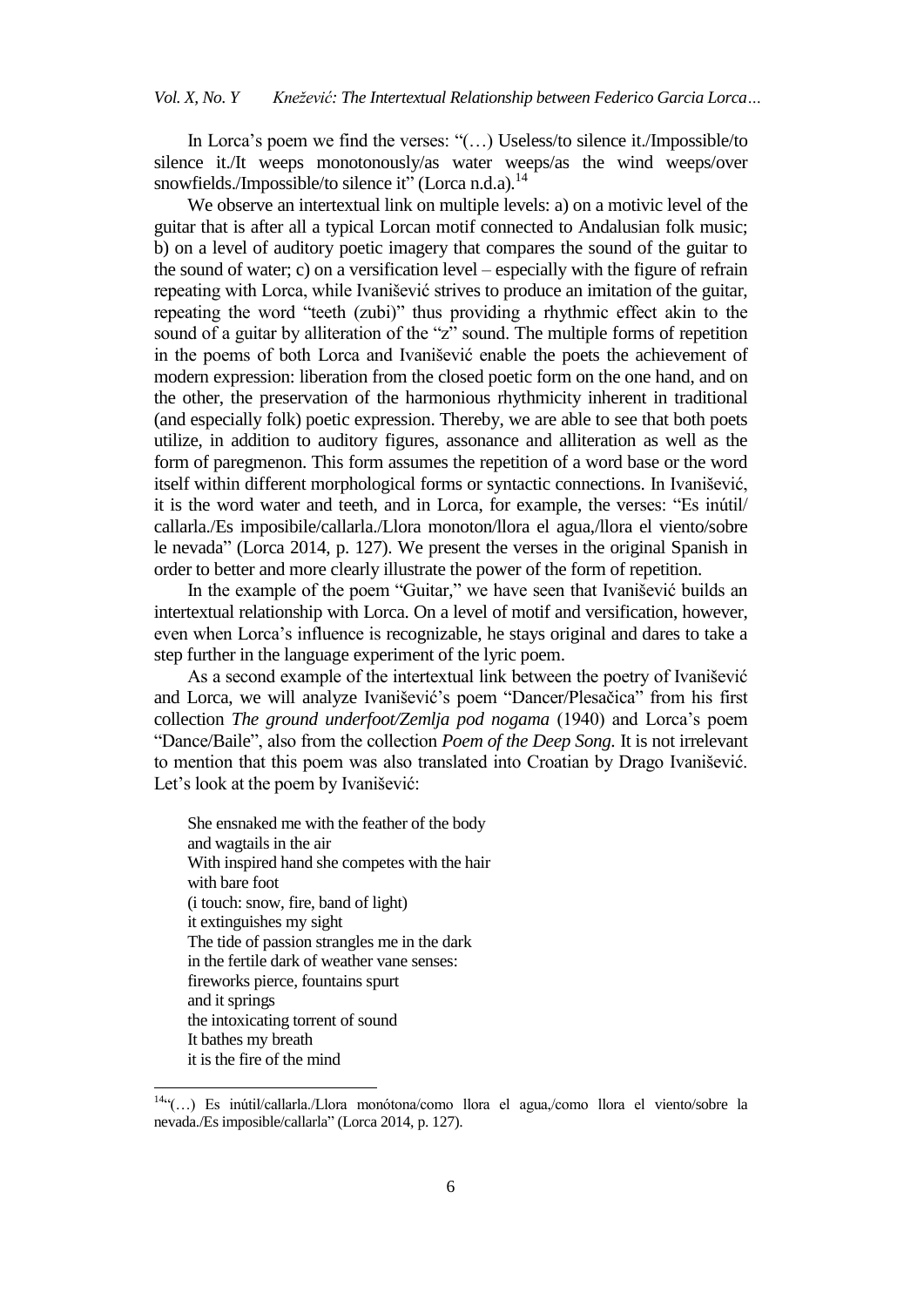and shining killer of gravity (Ivanišević 2002, p. 42)

Like in the previous poem, we recognise the intertextual link with Lorca's "Dance"<sup>15</sup> on the level of motif (hair, snake, dream, passion) which they both elaborate upon further through auditory poetic imagery. Both poets achieve an impression of dance movement through the acoustical dimension of language. Let us compare the verses by Ivanišević  $-$  "She ensnaked me with the feather of the body/and wagtails in the air"—with Lorca's verses: "Around her head is entwined/a vellow snake./ And she is dreaming, dancing." The motivic and auditory intertextual connection can be compared in these verses as well: "With inspired hand she competes with the hair/ with bare foot/ (i touch: snow, fire, band of light)" (Ivanišević) and "Carmen is dancing/in the streets of Seville./ Her hair is white/and her pupils sparkle./ Girls, close the curtains!" (Lorca [n.d.b\)](https://www.lieder.net/lieder/get_text.html?TextId=58361). With motifs of hair and its shine, both poets achieve a dynamic image of dance. Ivanišević achieves the dynamics of dance movements through the form of enumeration and consecutive pauses (e.g.,  $\lq$  touch: snow, fire, a strip of light"). However, the enumeration of words that contrast with their semantic field further enhances the dynamism of the expression itself, such as playing high and low musical notes. On the other hand, Lorca achieves the dynamics of flamenco using refrain as a poetic form of repetition. After each stanza —the poem consists of three stanzas— comes a refrain with a very distinct rhythm, which gives the poem itself an extra melodiousness. The refrain is delivered in the imperative, and due to its elevated tone it provokes a pause and thereby amplifies the effect of the dynamics within

<sup>15</sup>"La Carmen está bailando por las calles de Sevilla. Tiene blancos los cabellos y briliantes las pupilas.

 $\overline{a}$ 

 ¡Niñas, corred las cortinas!

 En su cabeza se enrosca una serpiente amarilla, y va soñando en el baile con galanes de otros días.

 ¡Niñas, corred las cortinas!

 Las calles están desiertas y en los fondos se adivinan, corazones andaluces buscando viejas espinas.

 ¡Niñas, corred las cortinas!" (Lorca, 2014: 227)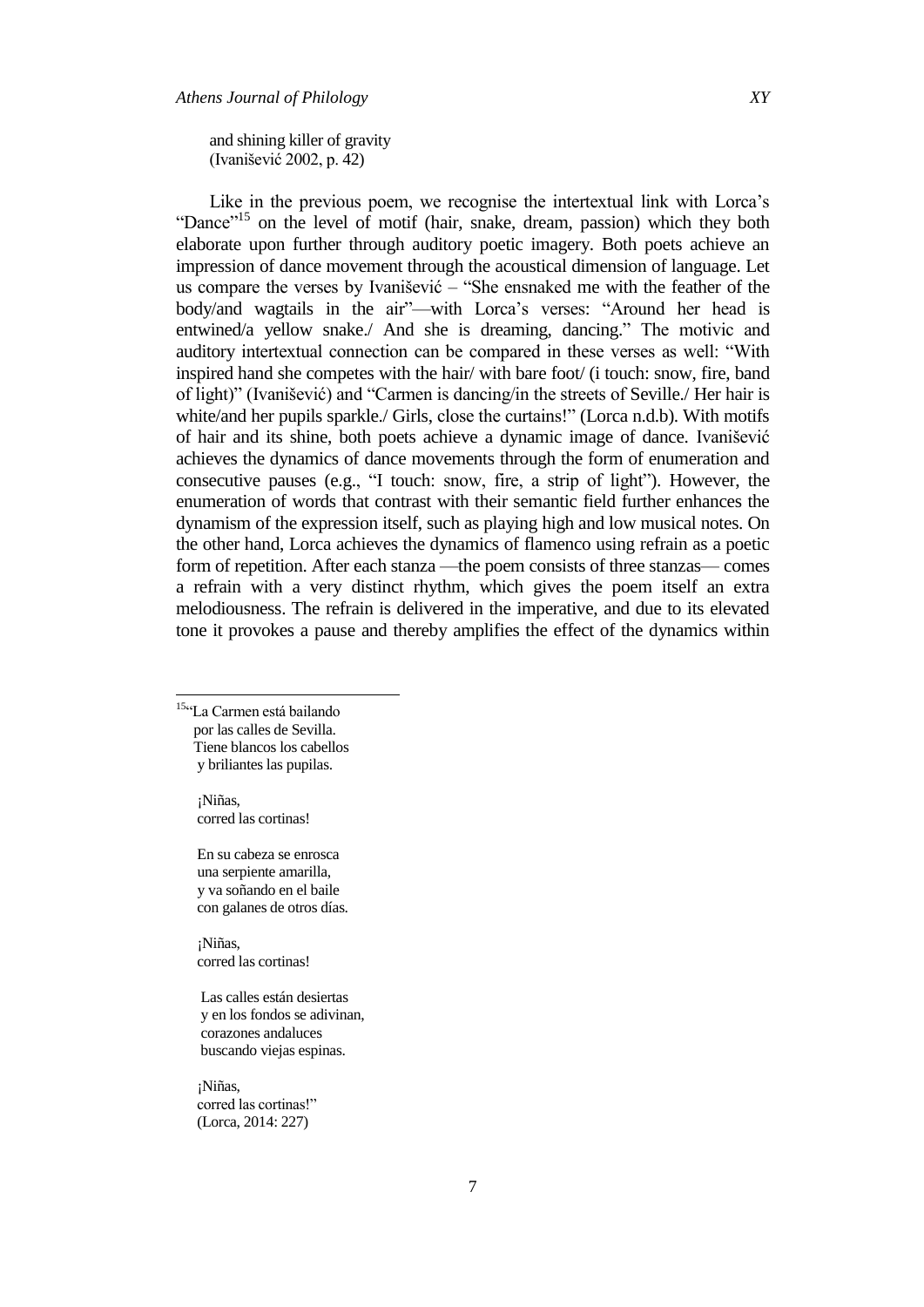the poem as a whole. For a better perception of the term, we quote Lorca's verses in the original: "¡Niñas,/corred las cortinas!" (Lorca 2014, p. 227).

Both poets use contrast to get the effect of singling out the dancer like a light in the night; Lorca will indirectly evoke nighttime with the refrain "Girls, close the curtains!", while Ivanišević will do so directly with the verse, "The tide of passion strangles me in the dark." Viewed in their entirety, both can be characterized as hermeticist. Lorca achieves the hermeticism with the aforementioned refrain, which opens the poem up to additional ways of interpretation, especially by alluding to the Andalusian flamenco full of passion and forceful dance movements. Ivanišević evokes the hermeticism by the ellipticity of verses and by listing motifs that also denote dance, such as passion (e.g., the verses "The tide of passion strangles me in the dark/(...)/fireworks pierce, fountains spurt/and it springs/the intoxicating torrent of sound").

Taking the example of two poems by Drago Ivanišević and Federico García Lorca, we have noted their intertextual relations, both on the level of motif and of versification. The intertextual relations have shown to what extent Ivanišević's knowledge of Lorca's poetry contributed to the further modernization of poetic language and style. Having already introduced hermeticist features to poems written in the 1940's, features would mainly mark Croatian poetry later on in the 1950s. However, Lorca remained an inspiration to Drago Ivanišević later on. To this speaks the poem "Red Rose," published in his collection *History/Historija* in 1974. The poem thematizes the death of Zvonko Richtmann, Croatian physicist, killed in a fascist prison. Ivanišević metaphorically speaks of his death using Lorca's name:

(...) On earth my hands will rest clean! For the rose! I shout for the rose! The rose I glimpse that I want to glimpse I want! Federico! (Ivanišević 2002, p. 533)

#### *Jure Kaštelan (1919–1990)*

 $\overline{a}$ 

Jure Kaštelan came into Croatian literature with his collection *Red horse/ Crveni konj* in 1940, which the censorship of the Kingdom of Yugoslavia promptly banned upon release for its recognizably avant-garde poetics.<sup>16</sup> This distinctly modern collection's title points to a similarity with the tragic Spanish poet. Kaštelan's interest for Spanish literature and culture lasted since his student days, and by the 1950's he started translating Spanish. The poem "Nothing is finished" from his collection of poems *Vow for Epetium/Zavjet za Epetion* is inspired by Picasso's *La Guernica* which had an impression on him during his visit to Madrid in 1982. If we would quote the verses from this late poem of Kaštelan: "Someone cries at the door. Blood screams. The horse screams./Do not enter./All that we

<sup>&</sup>lt;sup>16</sup>Croatia was then part of the Kingdom of Yugoslavia.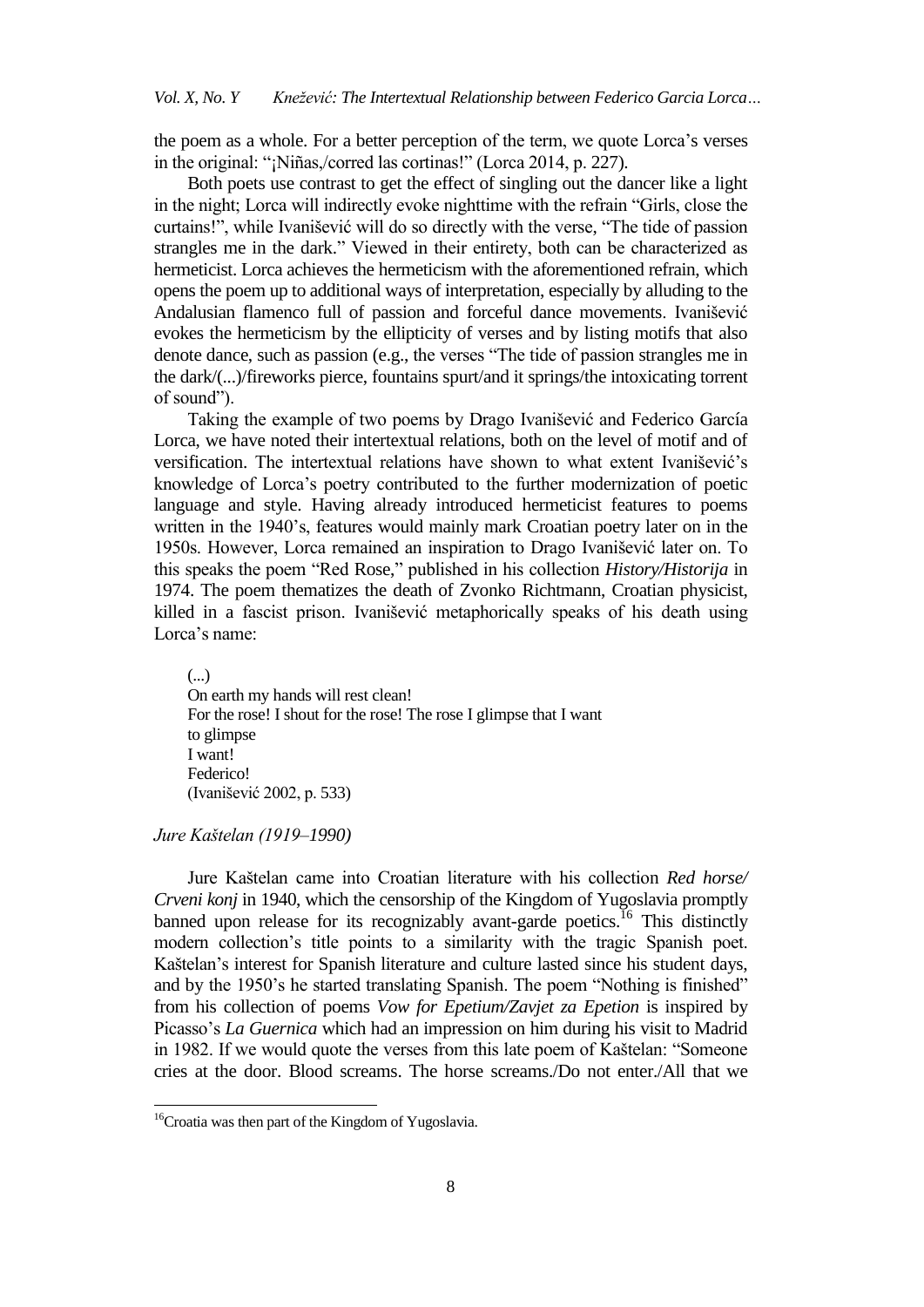loved is dead./If life is a dream/leave me to dream", we would recognise that Kaštelan's poetry stayed close to the Lorcian poetic expression even in its later stages. However, the intertextual ties between Kaštelan and Lorca are recognizable on multiple levels: the similarity in the relation to landscape (sea, poplars, olives), a specific motivic relation (guitar, horse, horsemen), a memory of a childhood in a mediterranean region as a permanent poetic inspiration, implementation of folk song (especially the specific laments  $-$  the bugarštica), and finally the affinity towards an exceptional melodiousness and freedom of verse. Kaštelan is tied to Lorca by the coloration of language (e.g., the poems "Reverie" and "An eve in april 1939"). When speaking of the coloration of language as a direct characteristic of intertextual links between these two poets, Kaštelan's poem "Green and red/ Zeleno i crveno" should be mentioned and compared to Lorca's "De profundis"<sup>17</sup> from the collection *Poem of the Deep Song*. It is this poem that Kaštelan translated to Croatian. Let's look and compare Kaštelan's poem "Green and red":

I knit green into red And red with green

Olives give oil Vineyards wine

And me? I knit green into red And red with green.

My two loves. (Kaštelan, 1999: 170)

In addition to the colorful language, we also see an intertextual connection at the level of the motif. Both poets thematize the space of homeland – Lorca to Andalusia and Cordoba, and Kaštelan to Dalmatia – by use of the metaphor of olive groves and vineyards. Both poets pay tribute to the relationship with their homeland through "love" - Kaštelan will simply say "two of my loves"; Lorca, however, inscribes a sense of tragedy upon his Andalusian homeland, conceiving the poem around the verses "One Hundred Lovers/Sleep Forever".

 17"Los cien enamorados duerman para siempre bajo la tierra seca. Andalucía tiene Largos caminos rojos. Córdoba, olivos verdes donde poner cien cruces, que los recuerden. Los cien enamorados duermen para siempre." (Lorca 2014, p. 197)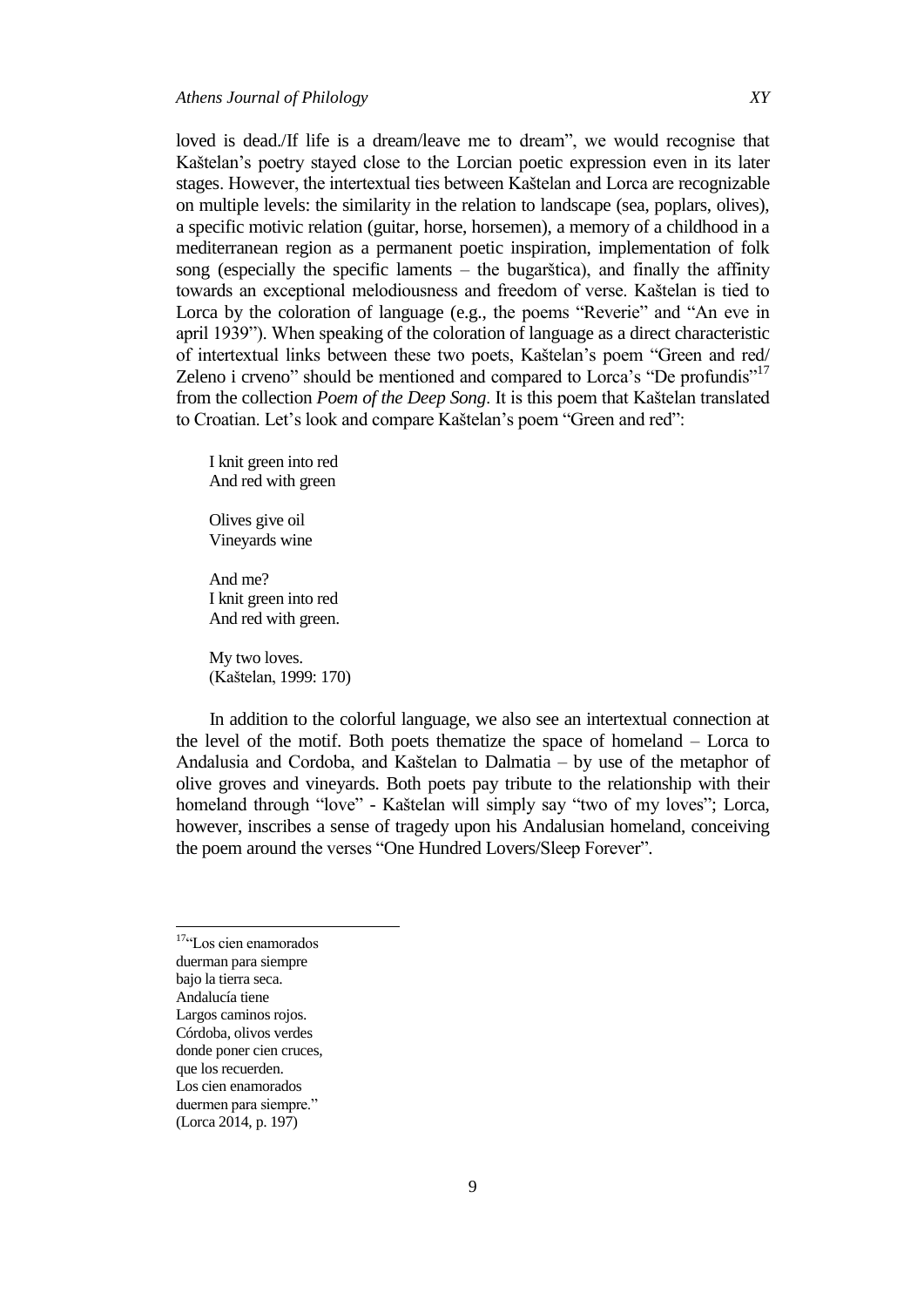Like Lorca, Kaštelan achieves the hermeticism of his poetic expression by building a poem based on a folk song with frequent repetitions and refrains.<sup>18</sup> As a specific example of hermeticism, Kaštelan's "Horse with no rider" especially stands out, built from twelve units of different verifications.<sup>19</sup> The last section provides an excellent example of the way in which Kaštelan develops an intertextual connection with Lorcian motifs of horses, horsemen, and death. At the level of versification, intertextual connections are recognized in the incorporation of traditional forms of folk poetry into a totally unfettered, modern, hermetic poem. As an example we will quote the last three stanzas of the aforementioned poem:

(...) Darkness in darkness. Night and a bird. A dark stone and a dead man. who does the horse in the mountain mourn horse with no horseman

Who does he mourn? Who does he wait for? Who does he call? A horse in the mountain horse with no horseman It rides towards us with a resonant trot a horse in the mountain horse with no horseman (Kaštelan 1999, p. 143)

 $\overline{a}$ 

In the verses quoted, we notice an anaphora within the interrogative verses "Whom does he regret?/Who is he waiting for?/Who is he calling to?" which creates an impression of tension in the poem itself. The poet breaks the tension each time with the refrain "cavalry without cavalry". The chorus itself in its alliteration with the sound  $K$ " further enhances the rhythmicity of the poem. We also emphasize this stylistic particularity as an example of Kaštelan's conscious intertextual connection with Lorca. In numerous poems from the collection, *Poems of the Deep Song*, Lorca develops the dynamism and rhythmicity of the poetry

<sup>&</sup>lt;sup>18</sup>Lorca builds his modern verse on the foundations of traditional Spanish romance and Andalusian *siguiriya*, while Kaštelan does it on the invention within the rhythm of the Heroic Decasyllable. In looser forms Kaštelan is inclined towards refrains, just like Lorca. The poem that most certainly shows that best is "Typhoids". It is a poem that thematizes partisan fighters, malnourished and ill from typhus. Throughout the whole poem a verse is repeated "Death is my footsteps".

<sup>&</sup>lt;sup>19</sup>Ante Stamać, who knows best the poetry of Jure Kaštelan, wrote of this poem: "The poem "Horse with no rider", which balladically leans upon the folk motif, (...) deeply poetically confirms the Kaštelanian testament to death (to the mountain, to the sea…). A peculiar requiem that eternally sounds a fantasmagoric dilemma between the certainty of eternal disappearance and faith in the possibility of renewal (...)" (Stamać 2009, p. 51).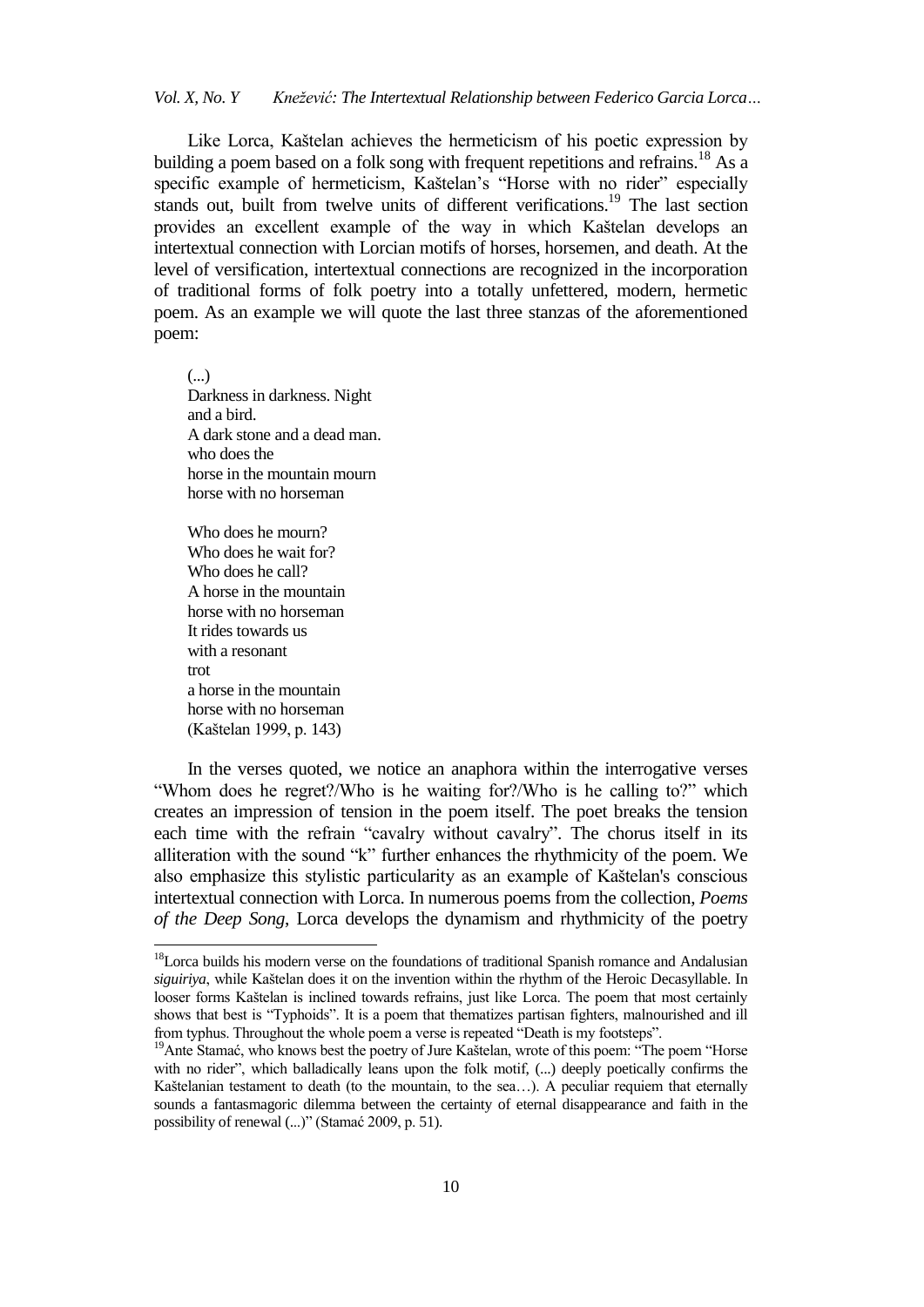through refrains, pauses, and various forms of repetition (alliterations, assonances, and anaphoras).

An overarching subject that makes their intertextual link even stronger is a relation towards death. As Croatian literary history notes, it is as if Kaštelan did not stop writing about the horror of death even after the Second World War, which he took part in. Death, like with Lorca, weaves through almost every poem like an invisible thread. As an example of the intertextual link with Lorca's poetry we show another poem in which Kaštelan thematizes the horseman, namely in parts of the poem, "Horseman," we will find an intertextual tie with Lorca's famous "Rider's Song/Canción de jinete."<sup>20</sup>

Horseman

Ride, my horse. Do you hear the trumpet? Ride, my horse.

‒ Hey horseman, my horseman, is the way long? Where is your star? Do you hear the neighing. And drumming. And thudding. And blades clattering. Do you hear, my horse? ‒ Where is the dawn and spear sunny. And the well of cold water, my horseman?

Ride, my horse. Do you hear the trumpet?

<sup>20</sup>"Córdoba. Leiana y sola.

 $\overline{a}$ 

Jaca negra, luna grande, y aceitunas en mi alforja. Aunque sepa los caminos yo nunca llegaré a Córdoba.

Por el llano, por el viento, Jaca negra, luna roja. La muerte me esta mirando Desde las torres de Córdoba.

¡Ay qué camino tan largo! ¡Ay mi jaca valerosa! ¡Ay que la muerte me espera, antes de llegar a Córdoba!

Córdoba. Leiana y sola." (Lorca 1998, p. 132)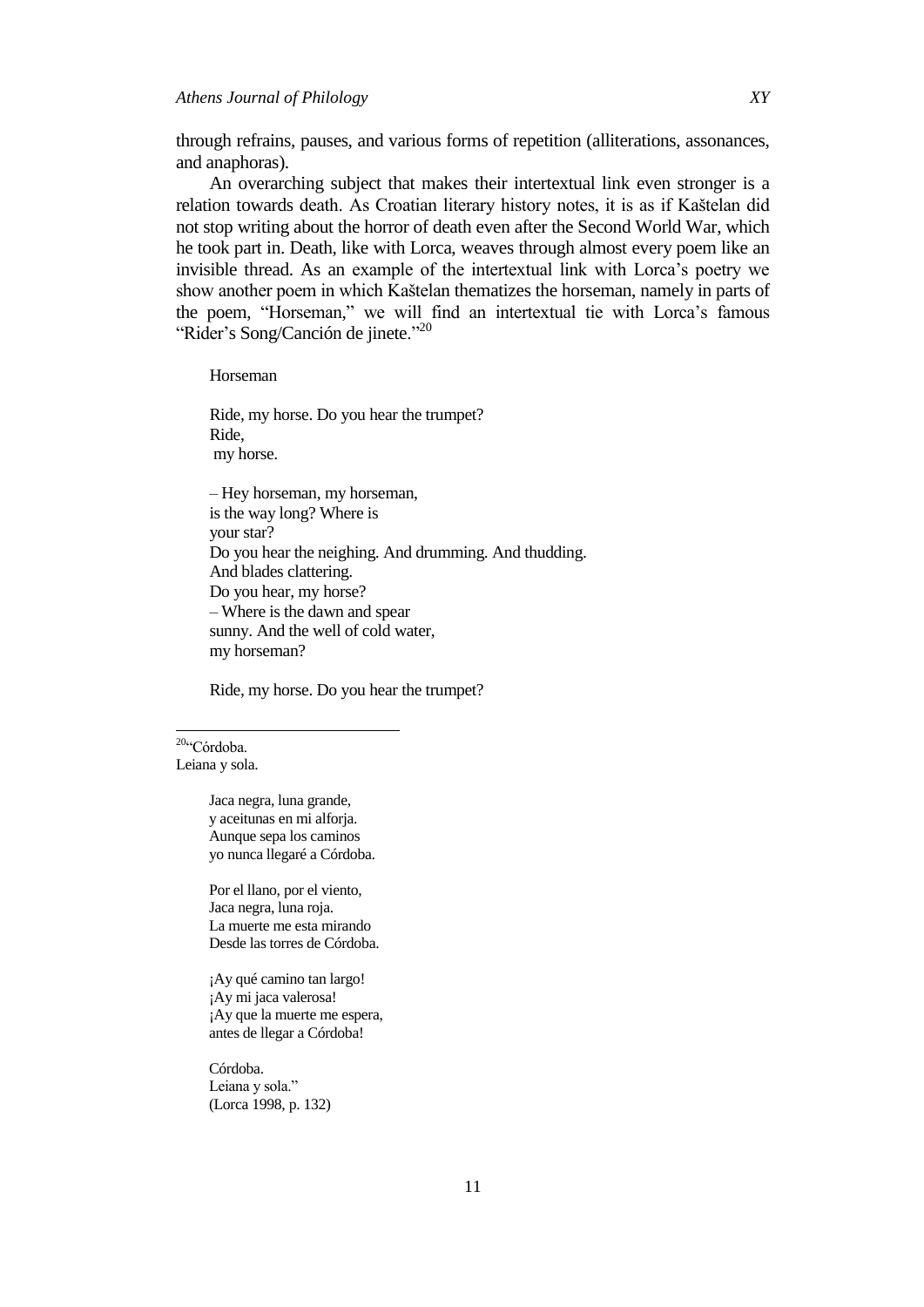Ride, my horse. (Kaštelan 1999, p. 121)

Kaštelan's poem, like Lorca's, expresses an image of a lone horseman in the night. Lorca shows this using the image of the moon, and Kaštelan that of the star ‒ except that he ties in that motif with the star motif, so that the connected motifs of the star, trumpet and water symbolically show the horseman's elusive goal; simply put, what Cordoba is to Lorca's horseman, the uncertain goal expressed with the sound of the trumpet is to Kaštelan. Both poems invoke the death of the lone horseman. On a level of versification, Lorca implements an Andalusian folk song's cry into the verse, while Kaštelan implements the rhythm of a folk song, thereby paraphrasing in a way the figure of the so called "Slavic antithesis"; not developing it completely, but leaving the usual negative answer to the poem's questions unresolved, i.e., at a level of the elliptically possible.

The poem in which Kaštelan further develops one of the recognizable Lorcian motifs, is the poem "Guitar" from his collection *Red horse/Crveni konj*. It is a poem that versificationally opens an intertextual dialogue not just with Lorca, but indirectly with the Andalusian flamenco. Kaštelan's poem "Guitar" is composed of five individual poetic units connected with Kaštelan's specific ellipticity and surrealist oneiricity. However, in the first part of the poem "Guitar" an intertextual connection to the aforementioned flamenco is recognizable, but also with the whole of the poetics of Lorca's *Poems of the Deep Song*. It is especially recognizable in the frequent onomatopoeia of the scream. The phonetics of the verse is superior to the imagistic and conceptual. The dynamics of verse determines the melodiousness of the poem and dictates the surrealist air in its next parts. Let's look at the first three stanzas of the poem "Guitar" in which we recognize the intertextual link with Lorca, both on a level of motif-theme and versification:

Zum buli boli daj daj daj Zum buli boli hej haj

Moonlight. Wine. A twitch of female meat. A shabby dream in image and story. Carouse, yell, laugh, cry

Underneath the flowery branch Alone again (Kaštelan 1999, p. 27)

The example of Kaštelan's poem shows that with him, the intertextual link with Lorca is based upon a recognizable thematic and motivic repertoire. However, the horse and horseman remain the brunt of Kaštelan's intertextual ties with Lorca. Versificationally, both poets bring the traditional heritage of folk culture of the Spanish Andalusia and Croatian Dalmatia to their avant-garde and modern, surrealist, hermetic verse. Finally, Kaštelan's poem "Guitar" shows that Kaštelan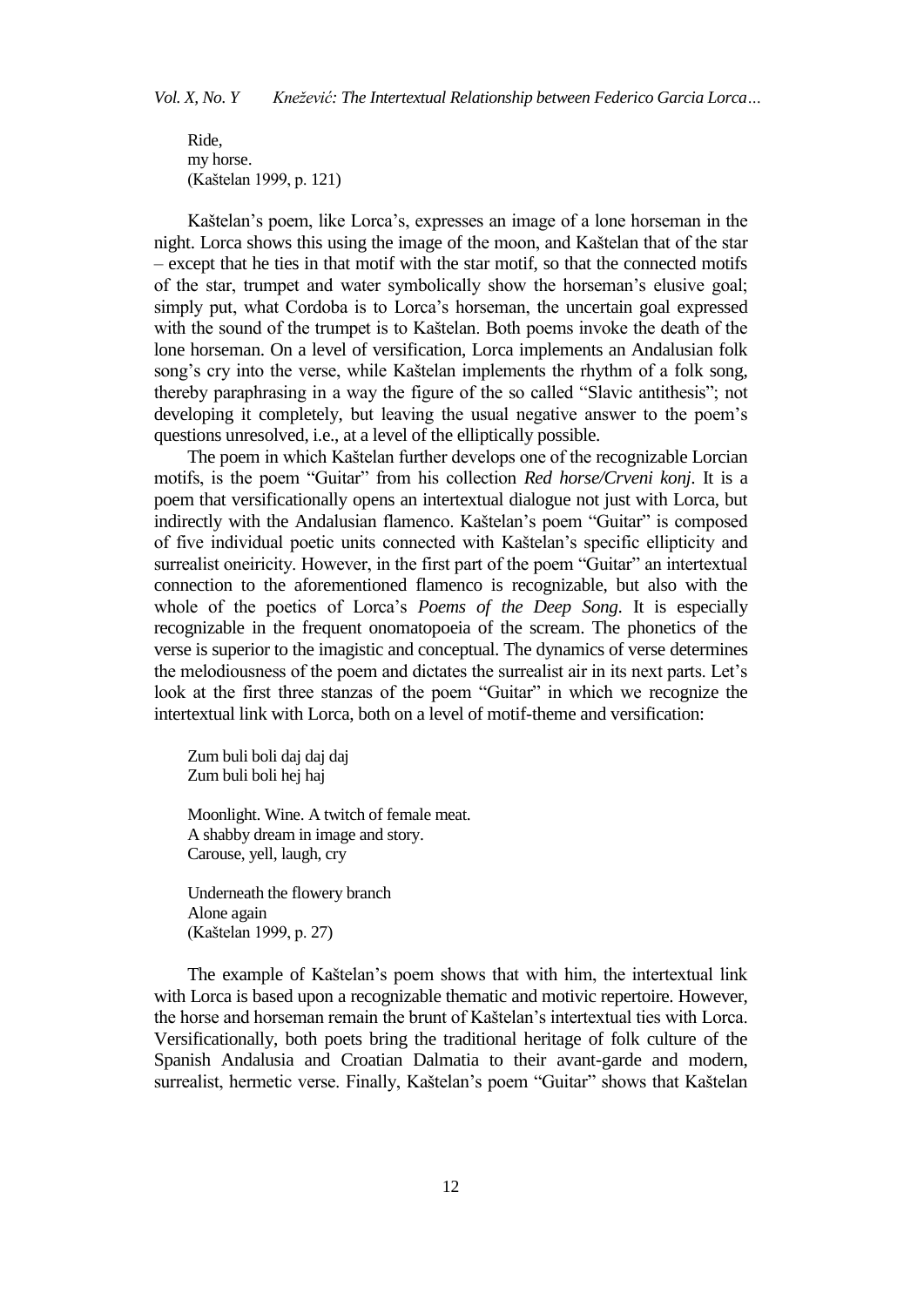was consciously building ties with Andalusian and generally mediterranean folk songs in his poetic opus.

# *Vesna Parun (1922–2010)*

Vesna Parun entered Croatian literature with the collection *Dawns and gusts/ Zore i vihori* in 1947, just after the Second World War. However, the collection received extensive critique from the regime. This female poet built her poetics upon the contrast of the horrors of war and the beauty of the landscape, and deepened it by contrasting human evil and the harmony of natural laws. This type of poetry was held decadent and counterrevolutionary by the then-communist and social realist critique. While discussing the poetics of putting the landscape into verse, we see direct intertextual connections with Lorca in her first collection. Similar to Kaštelan, Vesna Parun also often brings in the motifs of the horse and horseman into her poetry as a metaphor of death and loss. The fact that her aforementioned collection *Dawns and gusts* shows a horse on the cover and that her first collection of selected poems, *Horseman* (1964), has an illustration of a horseman by Fedor Vaić directly evoking Lorca's drawings, speaks to the fact that the motifs of horse and horseman are not just one in a series of motifs akin to Lorca and other mediterranean poets. Parun was closer to Lorca far more in theme and motif than in versification. For example, as opposed to Lorca whose verse is often elliptical and hermetic, her verses are loose in lush imagery and metaphor. In the analysis of intertextual connections between Lorca's poetry and the previously analyzed Ivanišević and Kaštelan, we noticed a "stylistic intertextual similarity" which is still absent in the relationship between the poetry of Vesna Parun and F. G. Lorca. The interpretation of Parun's selected poems, however, will exhibit an intertextual connection with Lorca on a motif-thematic level, but also on the level of intertextual whimsicality within the genre of parody.

Vesna Parun's poem "Horseman" will hereby serve us as an example upon which we will demarcate the direct intertextual connection with Lorca and his poem "The Rider's Song (1860)/Canción del Jinete (1860)"<sup>21</sup> from the *Poem of* 

 $\overline{a}$ 

Caballito negro. ¿Dónde llevas tu jinete muerto?

...Las duras espuelas del bandido inmóvil que perdió las riendas.

Caballito frío. ¡Qué perfume de flor de cuchillo!

En la luna negra sangraba el costado de Sierra Morena.

<sup>&</sup>lt;sup>21</sup>"En la luna negra de los bandoleros, cantan las espuelas.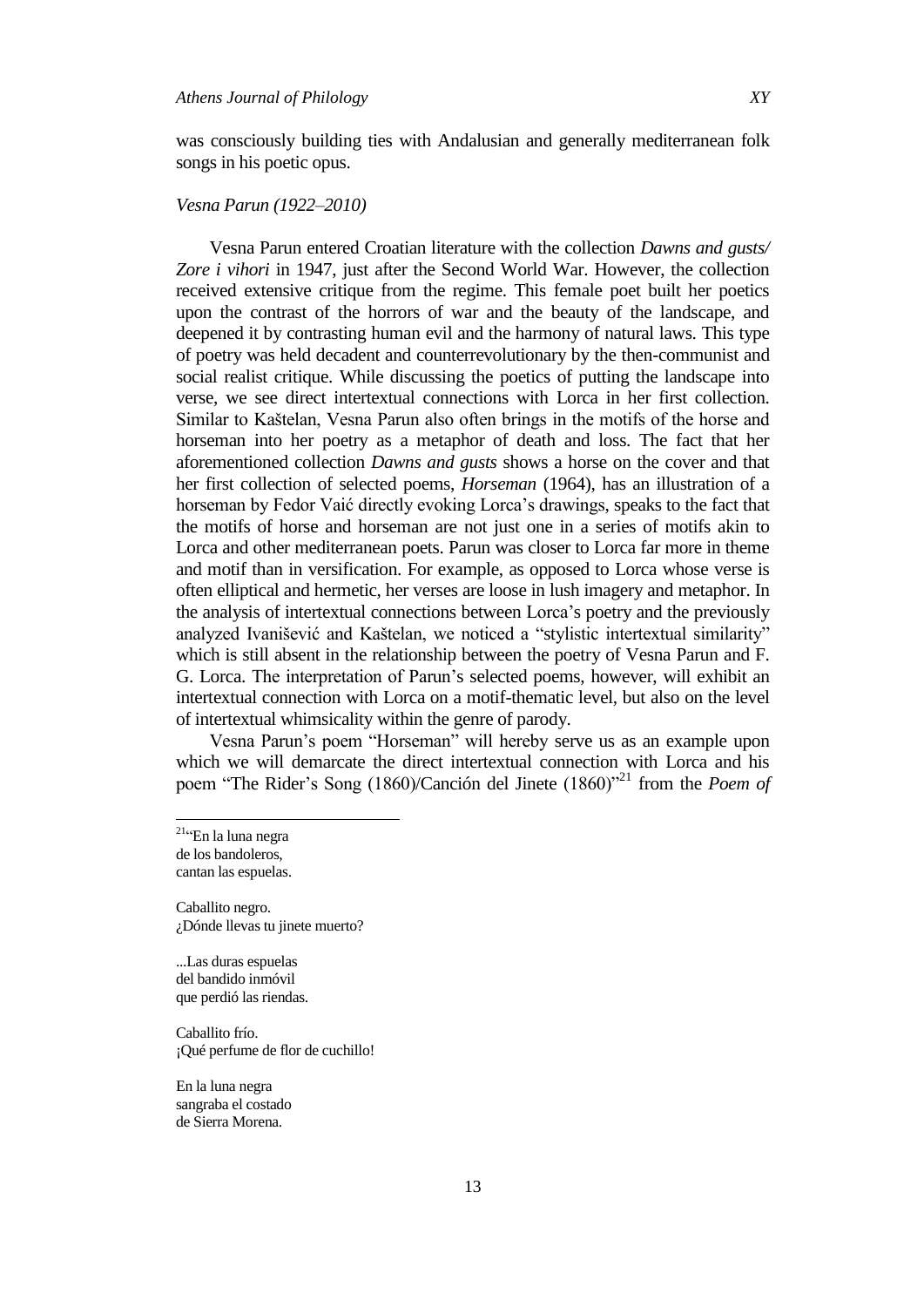*the Deep Song*. Let us look at the first and part of the second stanza of the poem by Vesna Parun:

Roads pass by heavily, the night is pregnant. The night is fire and silver of your belt. The black hills rock, vigilant cattle, The forest grows like destiny mute and stern. There is west, yellow, you go enthralled; Some restless wing calls to you. The earth is rocky, the way shaken up. Tell me, why do you like the skies and seagulls?

From the forts in the distance an imprisoned song Spreads dark thirst, inexhaustible and gentle-O blood dark in the sand, blood from beloved pupils, Blood for unrest, for a neigh, for naked and cruel longing. (Parun 1947, p. 155)

As compared to Lorca's poem, in Parun's "Horseman" we find a loose verse and closed mental and imagistic structures. With Lorca, the verse is shorter and more elliptical, with constant repetitions "Woah black pony", "Woah cold pony" making a direct association with the theme of death. Both poems are of a nocturnal atmosphere; with Lorca we notice the verses, "The night spurs/Its black flanks, spangling/Itself with stars", and Parun says: "Roads pass by heavily, the night is pregnant/The night is fire and silver of your belt". Both poets build up the image of night by contrasting light and darkness ‒ Parun does so by contrasting fire and silver, and Lorca by the sheen of spur and stars. We can note the intertextual link in the ambient as well; both poems place the horseman in hilly, difficult to traverse landscapes. Lorca writes: "In the black moon/The side of Sierra Morena/Bled from a wound" associating death with the metaphor of the wounded mountain. It is a similar image we see in Vesna Parun's verses: "The black hills rock, vigilant cattle,/The forest grows like destiny mute and stern". In both poems death is

Caballito negro. ¿Dónde llevas tu jinete muerto?

La noche espolea sus negros ijares clavándose estrellas.

-

Caballito frió. ¡Qué perfume de flor de cuchillo!

En la luna negra, ¡un grito! y el cuerno largo de la hoguera.

Caballito negro. ¿Dónde llevas tu jinete muerto?" (Lorca 1998, p. 136)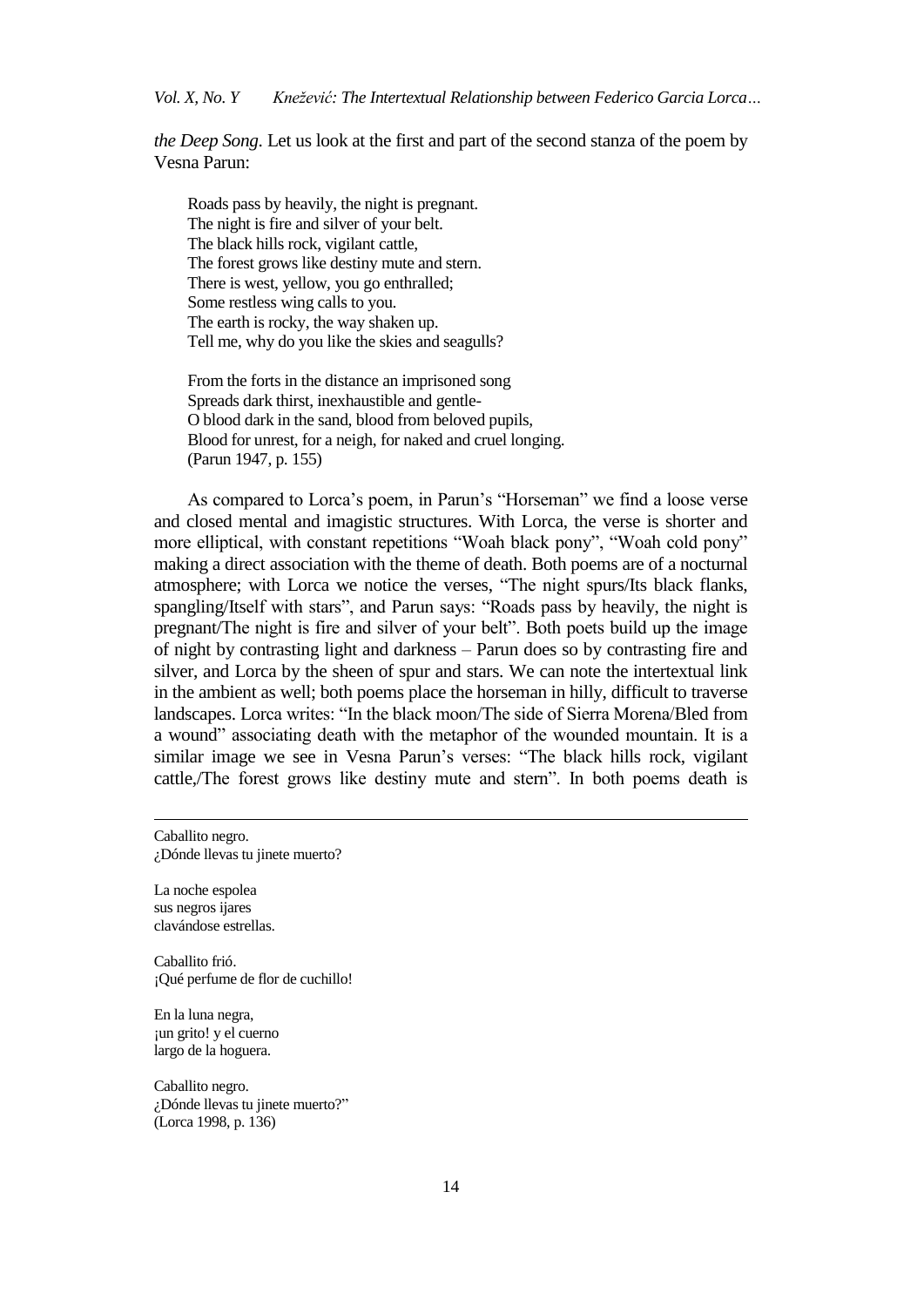expressed with the metaphor of blood. Here, Parun is more direct, having obviously been influenced by the horrors of The Second World War. She will say for example: "O blood dark in the sand, blood from beloved pupils, Blood for unrest, for a neigh, for naked and cruel longing". Lorca as well associates death with blood, but from his expression a dual metaphoric relationship can be gleaned: fragrance of the dagger's flower  $=$  blood; blood  $=$  death. Let us look at the verses: "Woah cold pony/What a fragrance in the dagger's flower".

As opposed to the poem "Horseman" with which Vesna Parun, like Lorca, thematizes death, anxiety and suffering, as a very interesting example of intertextual parody we will look at her poem "Sheep's ballad of the moon, moon". The poem was published in the collection of her satiric lyrics *Apocalypse fables/ Apokaliptične basne* in 1976 (Parun 1976). In Vesna Parun's poem the lyrical subject becomes the sheep as a metaphor of primitive and shallow human characteristics. The parody becomes even more drastic if we know that Lorca's poem "Ballad of the moon, moon/Romance sonámbulo"<sup>22</sup> from *The gypsy ballads* thematizes tragic love and death. Like Lorca, Parun starts her "Sheep's ballad of the moon, moon" with the verse "Oh green, I love green!" to turn the poem into satire with the next verse "Bell on the ram, grass in the mountain!/Oh I love that evergreen field/where of onion and bacon/a little shepherd dreams..." Parun speaks directly to Lorca with the verse: "Oh, green I love the evergreen,/beam of garcialorca's moonlight!". Contrasting the high values of art and artist, Lorca embodies, or at least symbolises, the context of European literature with the values of pure matter and superficial relations throughout the whole poem. Parun's poem self-ironically concludes with the verse: "Green, oh I ruminate green!..."

In the context of interpreting intertextual ties of Vesna Parun's poetry with F. G. Lorca, it is evident that this poet was introduced to Lorca very early, maybe even while studying romantic literature in Zagreb. She developed an intertextual connection with Lorca in relation to motif and theme (e.g., horsemen, mountains, forests, flowers, water etc.), however staying true to her own autonomous poetics the whole time. Furthermore, this poet never tried out hermetism or surrealism. On the other hand, the example of the poem "Sheep's ballad of the moon, moon" shows that Lorca was her permanent inspiration, but also a self-identifying symbol of poets and poetry. In the book of satyric lyrics *Apocalypse fables,* the poet "clashes" with the world that has denounced humanist values in favour of material

<sup>22</sup><sup>c</sup>Verde que te quiero verde.

- Verde viento. Verdes ramas.
- El barco sobre la mar
- y el caballo en la montaña.
- Con la sombra en la cintura
- ella sueña en su baranda,
- verde carne, pelo verde,

con ojos de fría plata.

- Verde que te quiero verde.
- Bajo la luna gitana, las cosas la están mirando
- y ella no puede mirarlas."
- (Lorca 2014, p. 293)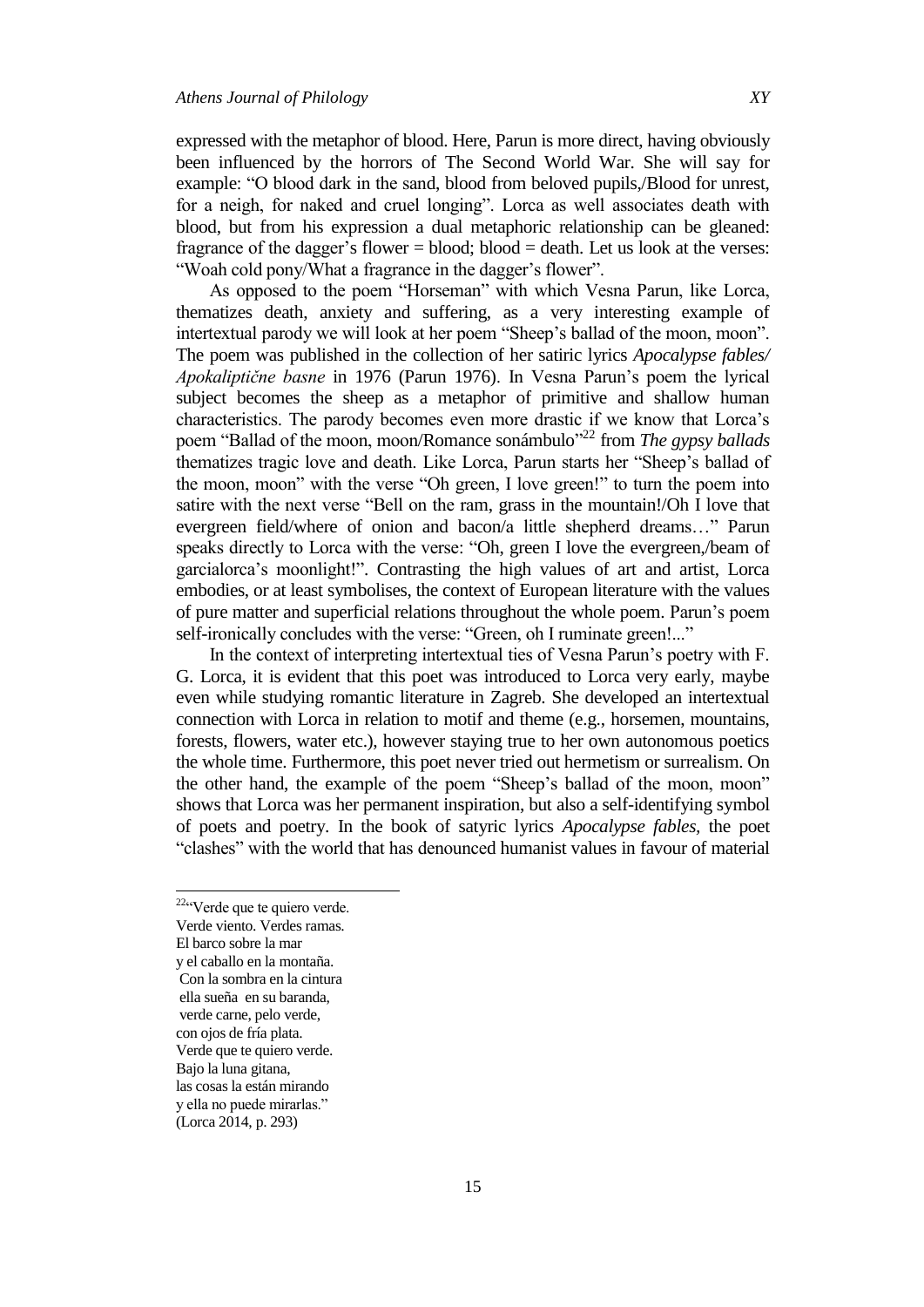profit. Associating and parodying the poet whose death became myth and inspiration to fight for the freedom of a generation of poets due to his poetic freedom, Vesna Parun obviously proved the statement that poets are not of this world, as Lorca's family resented in the days of his youth.

#### **Conclusion**

Croatian literature met with the poetic work of Federico Garcia Lorca at a fairly early stage. His poetry significantly influenced the development of Croatian modern poetry after the Second World War. The intertextual analysis of the chosen poems of Croatian poets - Drago Ivanišević, Jure Kaštelan and Vesna Parun— proved that the intertextual connection between these poets is expressed on multiple levels: a) Lorcan repertoire of motifs and themes (e.g., guitar, horseman, dance, oranges, poplars, mediterranean landscape, death); b) versificationally through musical language (similarity to folk songs and traditional forms); c) modern hermeticist expression (e.g., ellipticity, understatement, fragmentation of thoughts).

At the end, it bears mentioning that the poetry of F. G. Lorca influenced a whole neomodernist generation of Croatian poets (e.g., Nikola Milićević, Joja Ricov, Zvonimir Golob). That Lorcan fervor lasted up until the arrival of poststructuralist and realist poetry, when younger poets deprived the lyric poem of its pictoriality in favor of language experimentation. However, postmodern poetry has awakened a new interest for Lorca. The contemporary Croatian poet Tomislav Marijan Bilosnić published a collection of poems titled *The oranges of Federico García/Naranče Federica Garcíe Lorce Lorca* in 2020, a collection that we could discuss from a perspective of postmodern intertextual ties at whose center is a play on Lorcan quotes and associations (Bilosnić 2020). Finally, this poet too writes poetic epistles in the collection *The oranges of F. G. Lorca* to the poets mentioned here – Ivanišević, Kaštelan and Parun, invoking their poetic and living connection with Lorca.

#### **References**

- Bilosnić TM (2020) *Naranče Federica Garcíe Lorce* (The oranges of F. G. Lorca). Zadar, Croatia: 3000 Za dar.
- Cesarec A (1961) *Španjolski susreti* (Spanish encounters). Zagreb, Croatia: Zora Publishing.
- Hardison Londré F (1984) *Federico García Lorca.* New York, USA: Frederick Ungar Publishing Co.
- Huri Y (n.d.) *"In your name this death is holy": Federico García Lorca in the works of modern Arab poets*. Retrieved from: https.//www.lehman.cuny.edu/ciberletras/v13/ huri.htm. [Accessed 19 May 2021]
- Ivanišević D (2002) *Pjesme* (Poems). Zagreb, Croatia: Ex Libris.

Lorca FG (1998) *Luna i smrt (Prosa – Poesía – Teatro)* (Luna i smrt (Prose – Poetry – Theater)). Translated by J Jelić. Zagreb, Croatia: Demetra.

Kaštelan J (1999) *Pjesništvo* (Poetry). Zagreb, Croatia: Nakladni zavod Globus.